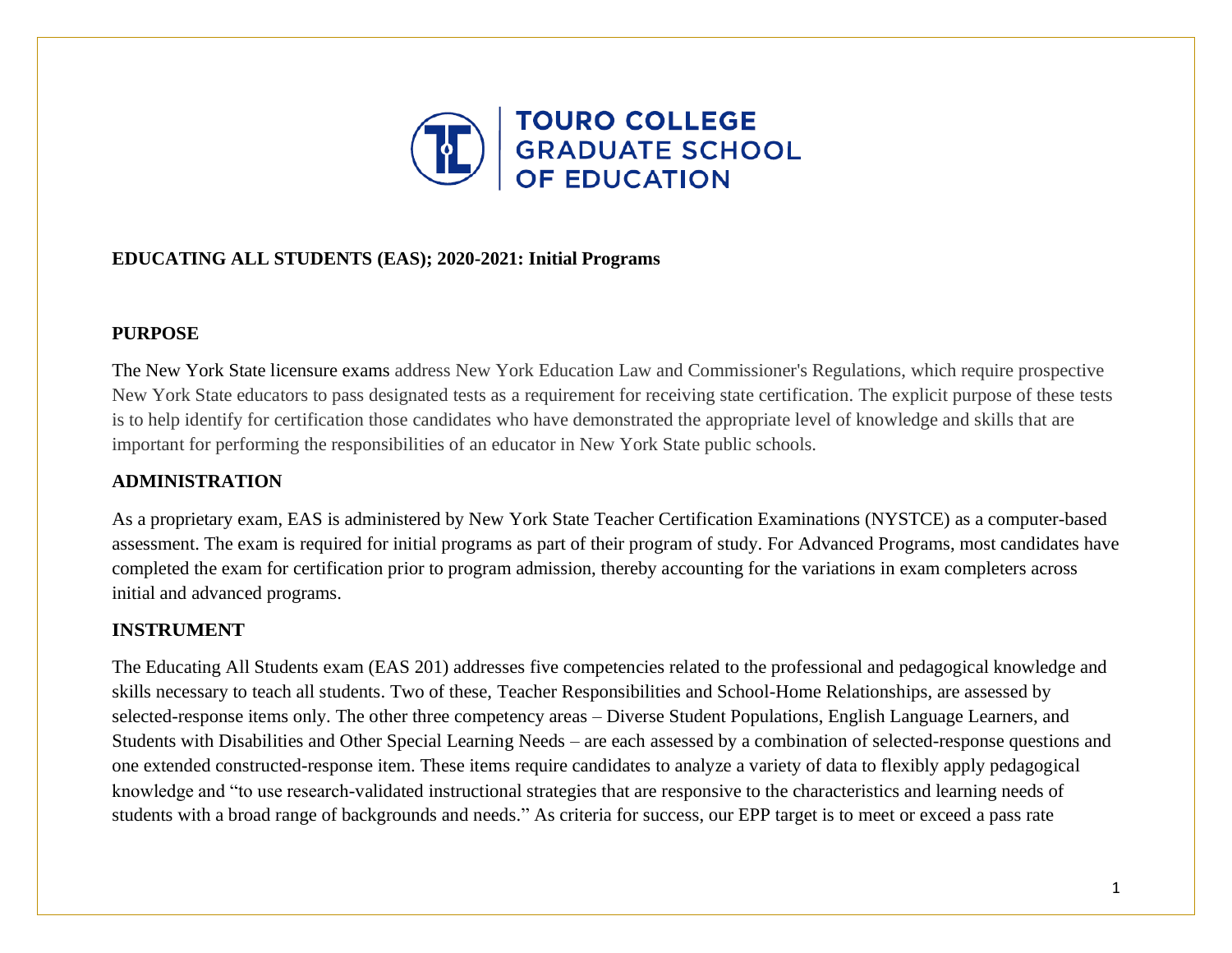benchmarked at a minimum average of 80%. When scores are above an 80% pass rate, programs may set higher targets for improvement benchmarked against the state average pass rate or its internal pass rate compared by term of reporting.

Exam competencies are aligned with CAEP, InTASC, College and Career Readiness standards, and professional standards for respective disciplines. Competencies also tagged to the Touro Candidate Learning Outcomes (CLOs) and indicators for Equity and Access.

# **RELIABILITY AND VALIDITY**

The New York State Teacher Certification Examinations (NYSTCE) were validated in accordance with professionally accepted procedures for the validation of certification tests and was monitored by the New York State Education Department. Reliability is determined through repeated administrations of each exam. Estimates for reliability for all NYSTCE tests are typically in the range of 0.95 to 0.98. [\(http://www.nystce.nesinc.com/content/docs/NYSTCE\\_Validation\\_Reliability.pdf\)](http://www.nystce.nesinc.com/content/docs/NYSTCE_Validation_Reliability.pdf)

## **ANALYSIS**

## **EPP**

The pass rates for both Initial Programs were higher than the minimum threshold of 80% across most programs delivered in Manhattan, Flatbush (Brooklyn) and Long Island. The exception was the Early Childhood/Special Education B-2 in The Long Island campus which had a pass rate of 75%. Note, ODW = Outside Data Window for reporting each cycle.

## **Early Childhood/Special Education B-2 (I).**

The Manhattan campus program pass rate was 96%, the Brooklyn campus pass rate was 93.3% and the Long Island campus pass rate was 75%

#### **Childhood Education/Special Education 1-6 (I).**

The Manhattan campus program pass rate was 92%, the Brooklyn campus pass rate was 95% and the Long Island campus pass rate was 100%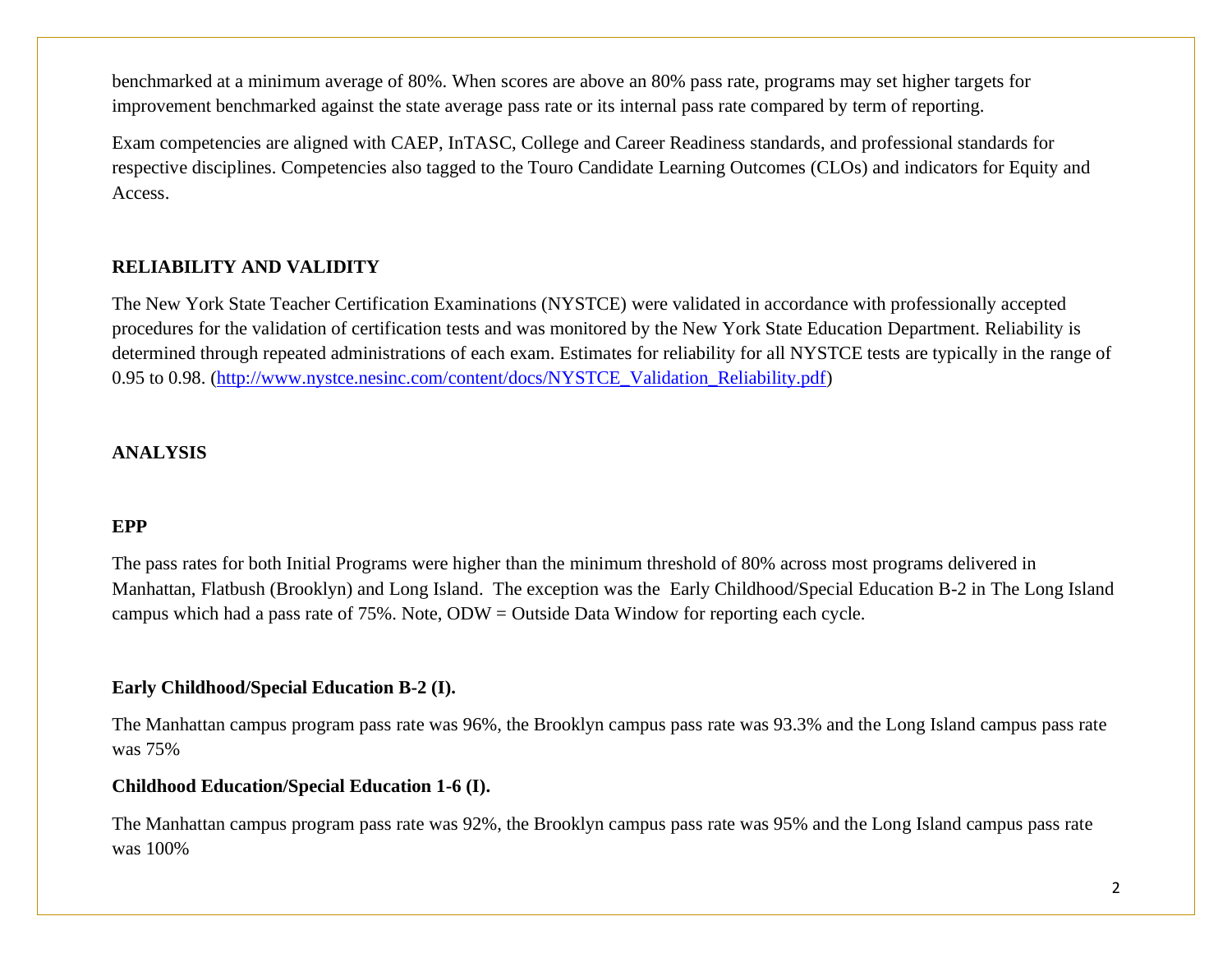## **Jewish Childhood Education/Special Education Gr1-6 (I)**

The Manhattan campus program pass rate was 100%.

## **Special Education 7-12 (I).**

The Manhattan campus program pass rate was 93.3%, the Brooklyn campus pass rate was 100% and the Long Island campus pass rate was 100%

## **Mathematics (I).**

The Manhattan campus program pass rate was 80%.

# **PROPOSED ACTIONS FOR PROGRAM IMPROVEMENT**

**EPP.** To improve and sustain scores at or above an overall 80% pass rate, the EPP will continue to monitor the quality of program course and co-curricular activities alignment with licensure exam competencies.

**Early Childhood/Special Education B-2 (I).** The target for improvement is to meet or exceed minimum threshold pass rates of 80% for Long Island. The program will incorporate an EAS preparation course that will be mandatory for candidates who have not passed the exam.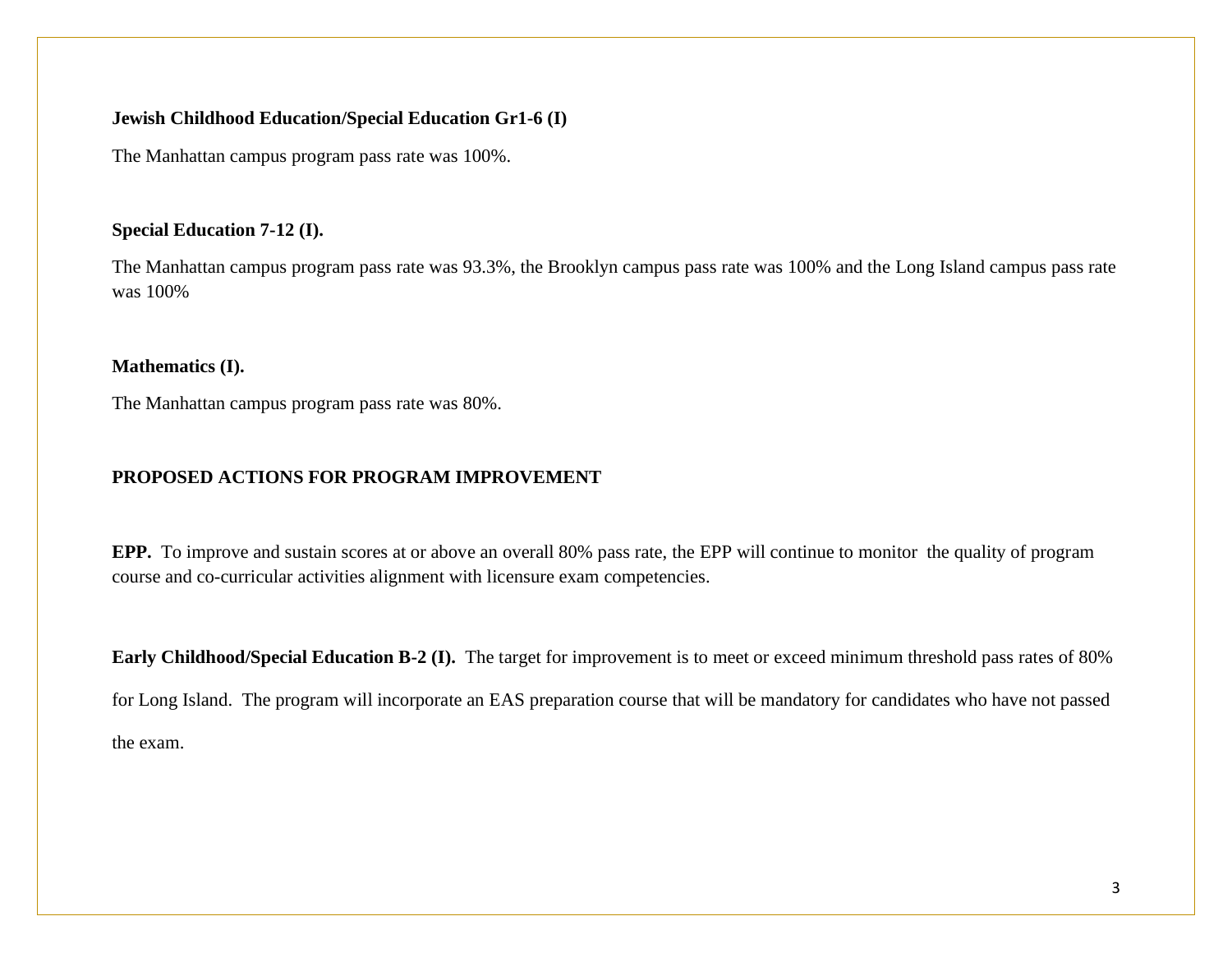**Childhood Education/Special Education 1-6 (I).** The target for improvement to exceed the pass rate of 95% in the EAS exam to 96% in Manhattan. The program will advise candidates to take EAS seminar prior to taking the exam. In addition, program faculty will revise the course assessments for EDSN 665, SEDN 667, EDSN 604, EDSN694, and SEDN695 for candidates to demonstrate the knowledge of diverse student population.

**Jewish Childhood Education/Special Education Gr1-6 (I).** The target for improvement is to maintain 100% pass rate. In order to maintain our 100% pass rate the program will continue to focus on Instructional pedagogy throughout our courses, with a special focus in 602 ( intro to teaching students with disabilities ) and 670 ( Curriculum and classroom management).

**Special Education 7-12 (I).** To maintain the pass rate of 93% for Manhattan, 100% in Brooklyn, and 100% pass rate in Long Island, the program will continue alignment of program courses with licensing exams.

**Mathematics (I).** The target for improvement is to exceed minimum threshold pass rate from 80% to 83% in the EAS exam. To increase the pass rate the program will encourage candidates to take the EAS workshop.

## **Undergraduate Program (I).**

The target for improvement is to increase the number of candidates taking the EAS to 10% of enrolled candidates taking the exam. Candidates will be advised to enroll in EAS workshops in their final semester before Program completion.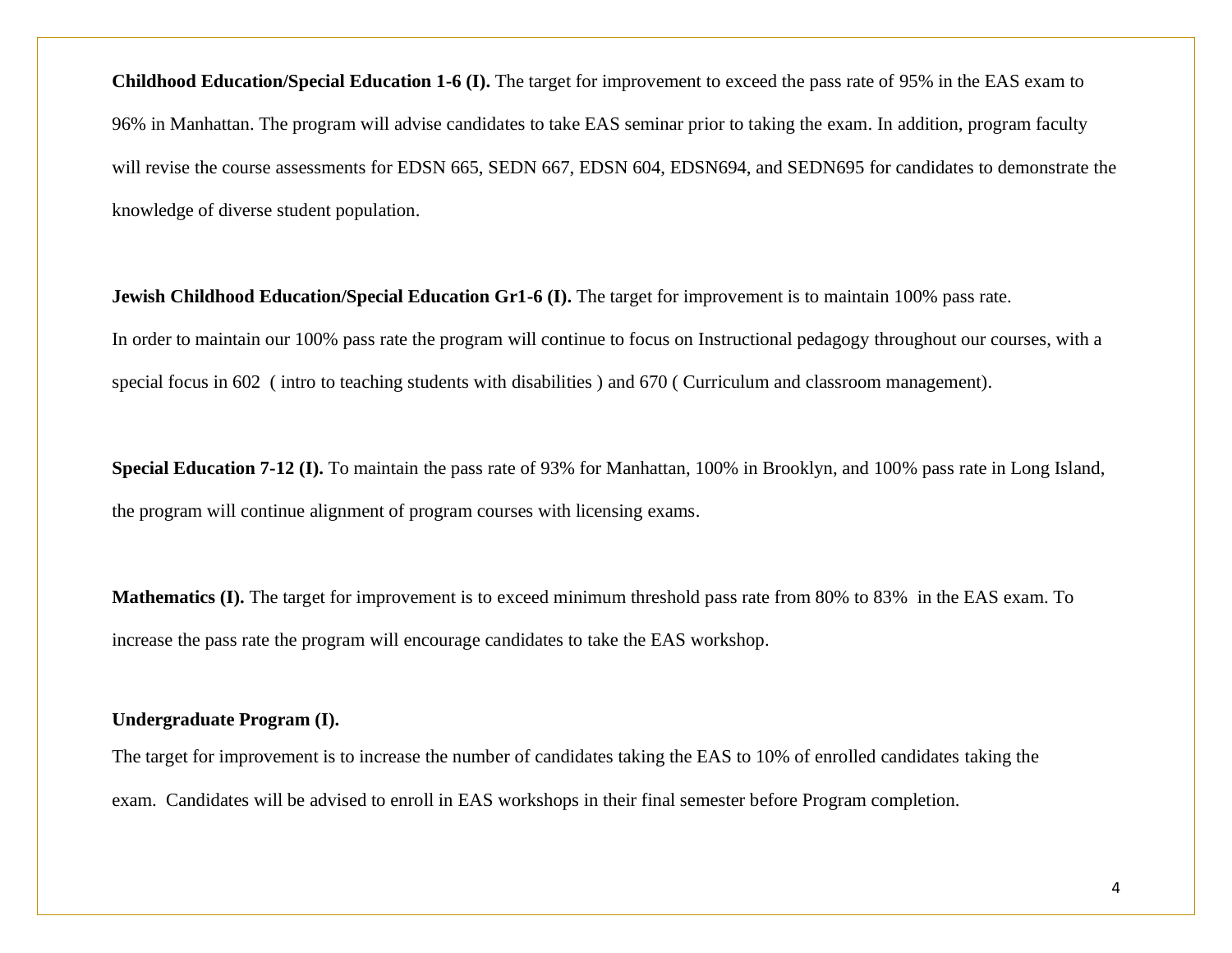| <b>DATA TABLES</b>                   |                    |                  |            |                                                       |  |
|--------------------------------------|--------------------|------------------|------------|-------------------------------------------------------|--|
|                                      |                    |                  |            |                                                       |  |
| <b>EAS DATA</b>                      |                    | <b>MANHATTAN</b> |            |                                                       |  |
| by Location, Program, Year           |                    | 2020-21          |            |                                                       |  |
|                                      | Pass               | Fail             | <b>ODW</b> | <b>TOTAL</b>                                          |  |
| <b>Initial</b>                       |                    |                  |            |                                                       |  |
| <b>Bilingual General Education</b>   |                    |                  |            | 0                                                     |  |
| <b>Biology Education-Grades 7-12</b> |                    |                  |            |                                                       |  |
| Chidhd Ed Tch Std W Dis Gr 1-6       | 57                 | 5                |            | 62                                                    |  |
| Jewish Childhood Ed/SpEd Gr1-6       | $\overline{2}$     |                  |            | $\overline{c}$                                        |  |
| <b>Mathematics Education</b>         | 4                  | 1                |            | $\overline{\mathbf{5}}$                               |  |
| Tch Erl Chl Ed Std W Dis B-Gr2       | 72                 | 3                |            | 75                                                    |  |
| Tch Mid Child Std W Dis Gr 5-9       |                    |                  |            |                                                       |  |
| Tch SWD Generalist Gr 7-12           | 14                 | 1                |            | 15                                                    |  |
| <b>Advanced</b>                      |                    |                  |            |                                                       |  |
| Engl to Speakers of Other Lang       | 1                  |                  |            | $\mathbf{1}$                                          |  |
| <b>Instructional Technology</b>      |                    |                  |            | $\mathbf 0$                                           |  |
| Schl Build&Ditrt Ledr Dual Cer       |                    |                  |            | $\mathbf 0$                                           |  |
| <b>Grand Total</b>                   | 150                | 10               |            | 160                                                   |  |
|                                      |                    |                  |            |                                                       |  |
| <b>EAS DATA</b>                      | <b>BROOKLYN</b>    |                  |            |                                                       |  |
| by Location, Program, Year           |                    | 2020-21          |            |                                                       |  |
|                                      | Pass               | Fail             | <b>ODW</b> | <b>TOTAL</b>                                          |  |
| <b>Initial</b>                       |                    |                  |            |                                                       |  |
| Chidhd Ed Tch Std W Dis Gr 1-6       | 71                 | 4                |            | 75                                                    |  |
| Tch Erl Chl Ed Std W Dis B-Gr2       | 84                 | 6                |            | 90                                                    |  |
| Tch SWD Generalist Gr 7-12           | 37                 |                  |            | 37                                                    |  |
| <b>Grand Total</b>                   | 192                | 10               |            | 202                                                   |  |
|                                      |                    |                  |            |                                                       |  |
|                                      | <b>LONG ISLAND</b> |                  |            |                                                       |  |
|                                      |                    |                  |            |                                                       |  |
| <b>EAS DATA</b>                      |                    | 2020-21          |            |                                                       |  |
| by Location, Program, Year           | Pass               | Fail             | <b>ODW</b> | <b>TOTAL</b>                                          |  |
| <b>Initial</b>                       |                    |                  |            |                                                       |  |
| Chldhd Ed Tch Std W Dis Gr 1-6       | 24                 |                  |            |                                                       |  |
| Tch Erl Chl Ed Std W Dis B-Gr2       | 3                  | $\mathbf{1}$     |            |                                                       |  |
| Tch SWD Generalist Gr 7-12           | $\overline{7}$     |                  |            | 24<br>$\overline{\mathbf{r}}$<br>$\overline{7}$<br>35 |  |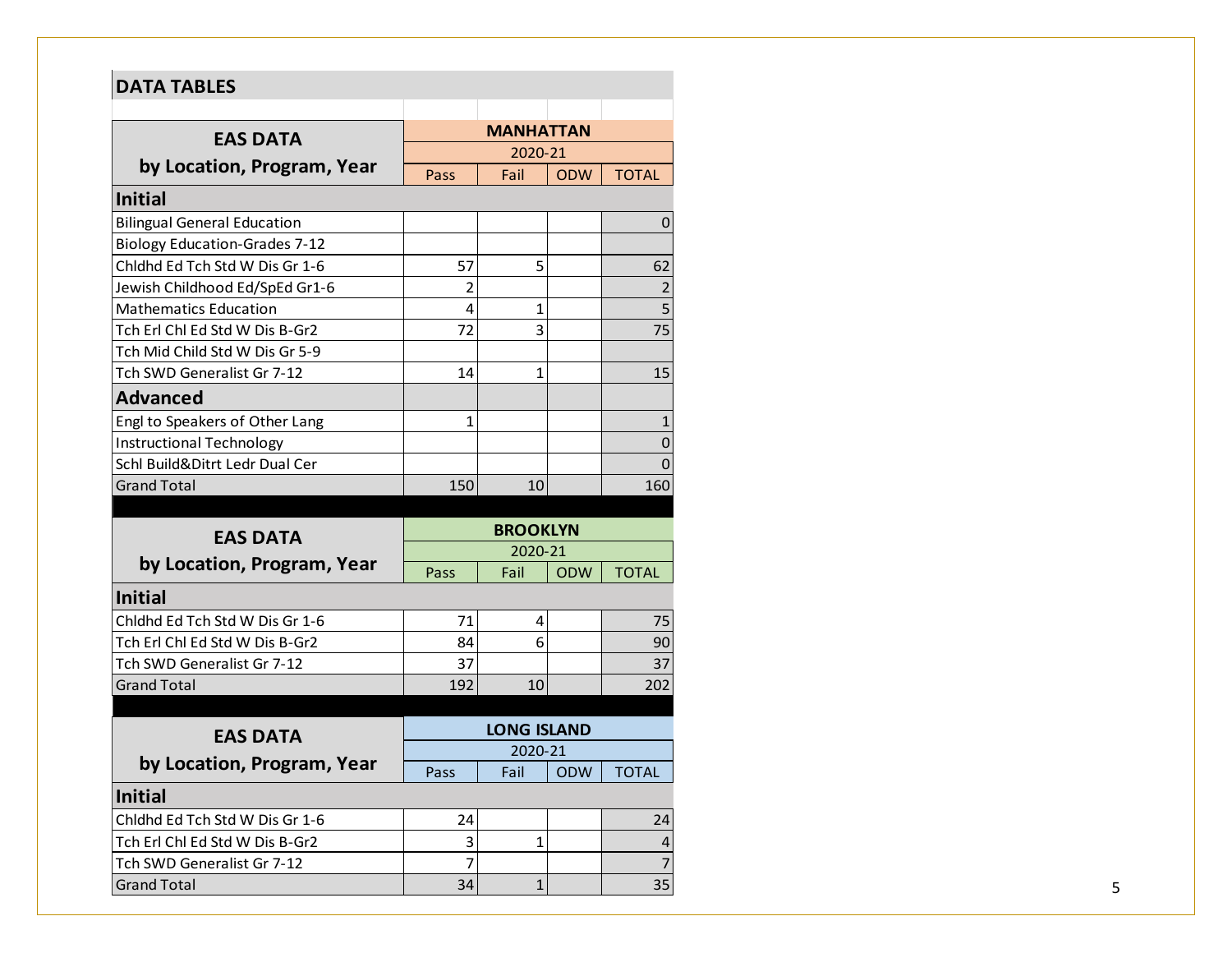| <b>EAS DATA</b>                      |                 | <b>MANHATTAN</b>   |            |                              |
|--------------------------------------|-----------------|--------------------|------------|------------------------------|
|                                      | 2020-21         |                    |            |                              |
| by Location, Program, Year           | Pass            | Fail               | <b>ODW</b> | <b>TOTAL</b>                 |
| <b>Initial</b>                       |                 |                    |            |                              |
| <b>Bilingual General Education</b>   |                 |                    |            | 100%                         |
| <b>Biology Education-Grades 7-12</b> |                 |                    |            |                              |
| Chidhd Ed Tch Std W Dis Gr 1-6       | 92%             | 8%                 |            | 100%                         |
| Jewish Childhood Ed/SpEd Gr1-6       | 100%            |                    |            | 100%                         |
| <b>Mathematics Education</b>         | 80%             | 20%                |            | 100%                         |
| Tch Erl Chl Ed Std W Dis B-Gr2       | 96%             | 4%                 |            | 100%                         |
| Tch Mid Child Std W Dis Gr 5-9       |                 |                    |            | 100%                         |
| Tch SWD Generalist Gr 7-12           | 93.3%           | 6.70%              |            | 100%                         |
| <b>Advanced</b>                      |                 |                    |            |                              |
| Engl to Speakers of Other Lang       | 100%            |                    |            | 100%                         |
| <b>Instructional Technology</b>      |                 |                    |            |                              |
| Schl Build&Ditrt Ledr Dual Cer       |                 |                    |            |                              |
| <b>Grand Total</b>                   | 94%             | 6%                 |            | 100%                         |
|                                      |                 |                    |            |                              |
| <b>EAS DATA</b>                      | <b>BROOKLYN</b> |                    |            |                              |
|                                      | 2020-21         |                    |            |                              |
| by Location, Program, Year           | Pass            | Fail               | <b>ODW</b> | <b>TOTAL</b>                 |
| <b>Initial</b>                       |                 |                    |            |                              |
| Chidhd Ed Tch Std W Dis Gr 1-6       | 95%             | 5%                 |            | 100%                         |
|                                      |                 |                    |            |                              |
| Tch Erl Chl Ed Std W Dis B-Gr2       | 93.3%           | 6.70%              |            |                              |
| Tch SWD Generalist Gr 7-12           | 100%            |                    |            |                              |
| <b>Grand Total</b>                   | 95%             | 5%                 |            |                              |
|                                      |                 |                    |            |                              |
| <b>EAS DATA</b>                      |                 | <b>LONG ISLAND</b> |            | 100%<br>100%<br>100%         |
|                                      |                 | 2020-21            |            |                              |
| by Location, Program, Year           | Pass            | Fail               | <b>ODW</b> | <b>TOTAL</b>                 |
| <b>Initial</b>                       |                 |                    |            |                              |
| Chldhd Ed Tch Std W Dis Gr 1-6       | 100%            |                    |            |                              |
| Tch Erl Chl Ed Std W Dis B-Gr2       | 75%             | 25%                |            |                              |
| Tch SWD Generalist Gr 7-12           | 100%            |                    |            |                              |
| <b>Grand Total</b>                   | 97%             | 3%                 |            | 100%<br>100%<br>100%<br>100% |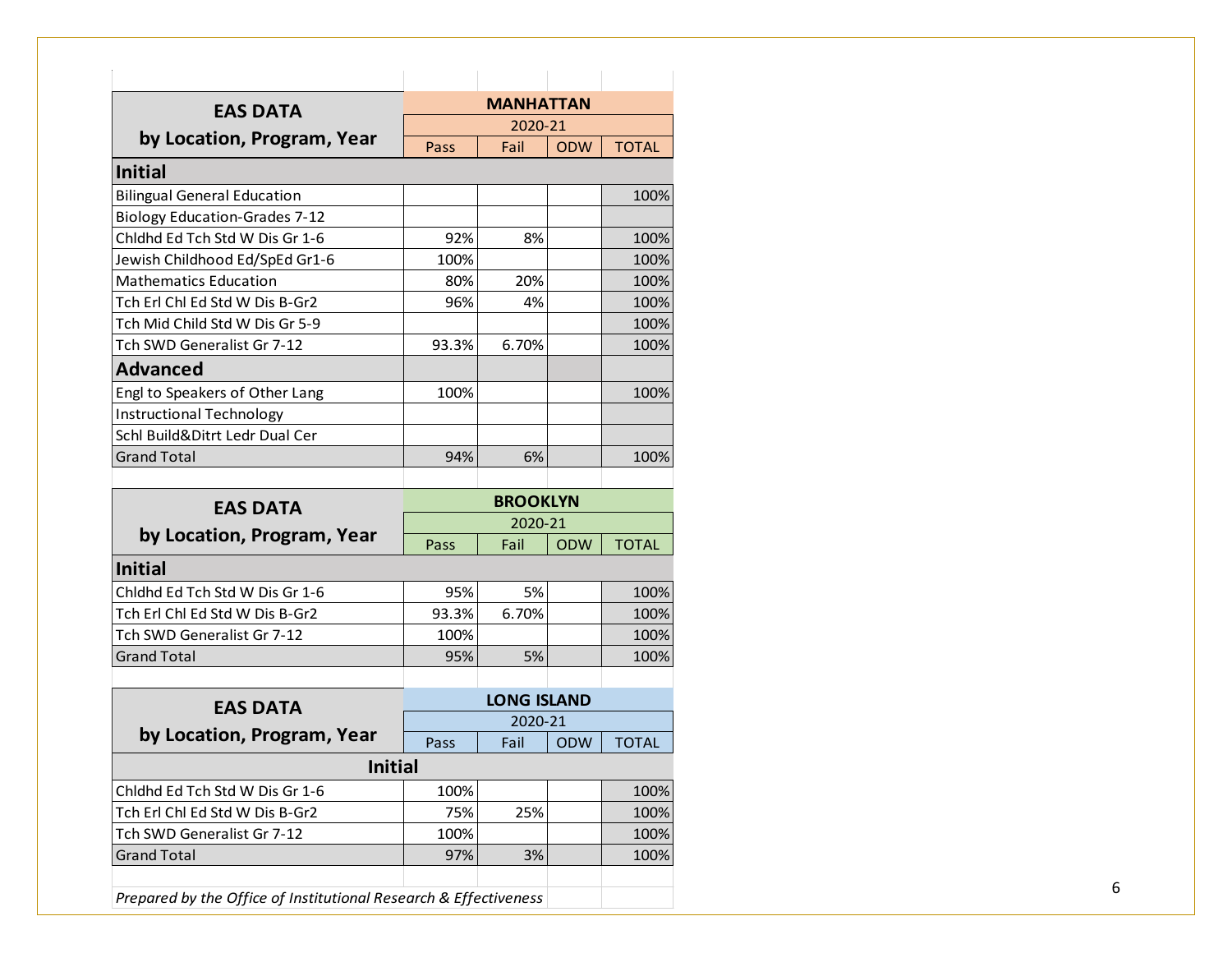# **Educating All Students Standards Alignment**

| <b>Standards</b>                                                                                                                                                                                                                     | <b>EAS</b>                                                                                                                  | <b>Performance Expectations</b>                                                                                                                                                                                                                                                                                                                                                            |
|--------------------------------------------------------------------------------------------------------------------------------------------------------------------------------------------------------------------------------------|-----------------------------------------------------------------------------------------------------------------------------|--------------------------------------------------------------------------------------------------------------------------------------------------------------------------------------------------------------------------------------------------------------------------------------------------------------------------------------------------------------------------------------------|
| InTASC 1, 2, 3<br>CLOs, LC1, LC2, EA LC1<br><b>NYS 1, 4</b><br>CAEP <sub>1</sub><br>PSEL <sub>3</sub>                                                                                                                                | <b>COMPETENCY 0001-</b><br><b>DIVERSE STUDENT</b><br><b>POPULATIONS</b>                                                     | The New York State educator understands the characteristics, strengths,<br>and needs of all student populations and effectively uses knowledge of<br>diversity within the school and the community to address the needs of all<br>students, to create a sense of community among students, and to<br>promote students' appreciation of and respect for all students in their<br>diversity. |
| In TASC 1, 2, 3, 5, 9, 10<br>CLOs RP2, LC1, LC2, DKS3, PCA2, EA<br>RP2, EA DKS1, EA PCA2<br>NYS 1, 3, 4, 6, 7<br>TESOL 1, 2, 3, 5<br>CEC 1, 2, 4<br>PSEL <sub>3</sub><br>CAEP <sub>1</sub><br>College and Career Functional Skills A | <b>COMPETENCY 0002-</b><br><b>ENGLISH LANGUAGE</b><br><b>LEARNERS</b>                                                       | The New York State educator understands the characteristics, strengths,<br>and needs of English Language Learners and effectively uses this<br>knowledge to assist in developing their language and literacy skills and<br>promoting their achievement of learning standards in all content areas.                                                                                         |
| InTASC 4, 6, 9, 10<br>CLO DKS1, PCA2, DLR3<br>NYS 2, 3, 6, 5<br>CAEP <sub>1</sub><br>CEC 1, 2, 4<br><b>ISTE 1</b><br>PSEL <sub>3</sub><br>College and Career Cognitive Skills D,<br>E; Functional Skills E                           | <b>COMPETENCY 0003-</b><br><b>STUDENTS WITH</b><br><b>DISABILITIES AND OTHER</b><br><b>SPECIAL LEARNING</b><br><b>NEEDS</b> | The New York State educator understands the characteristics, strengths,<br>and needs of students with disabilities and other special learning needs<br>and effectively uses this knowledge to help students reach their highest<br>levels of achievement and independence.                                                                                                                 |